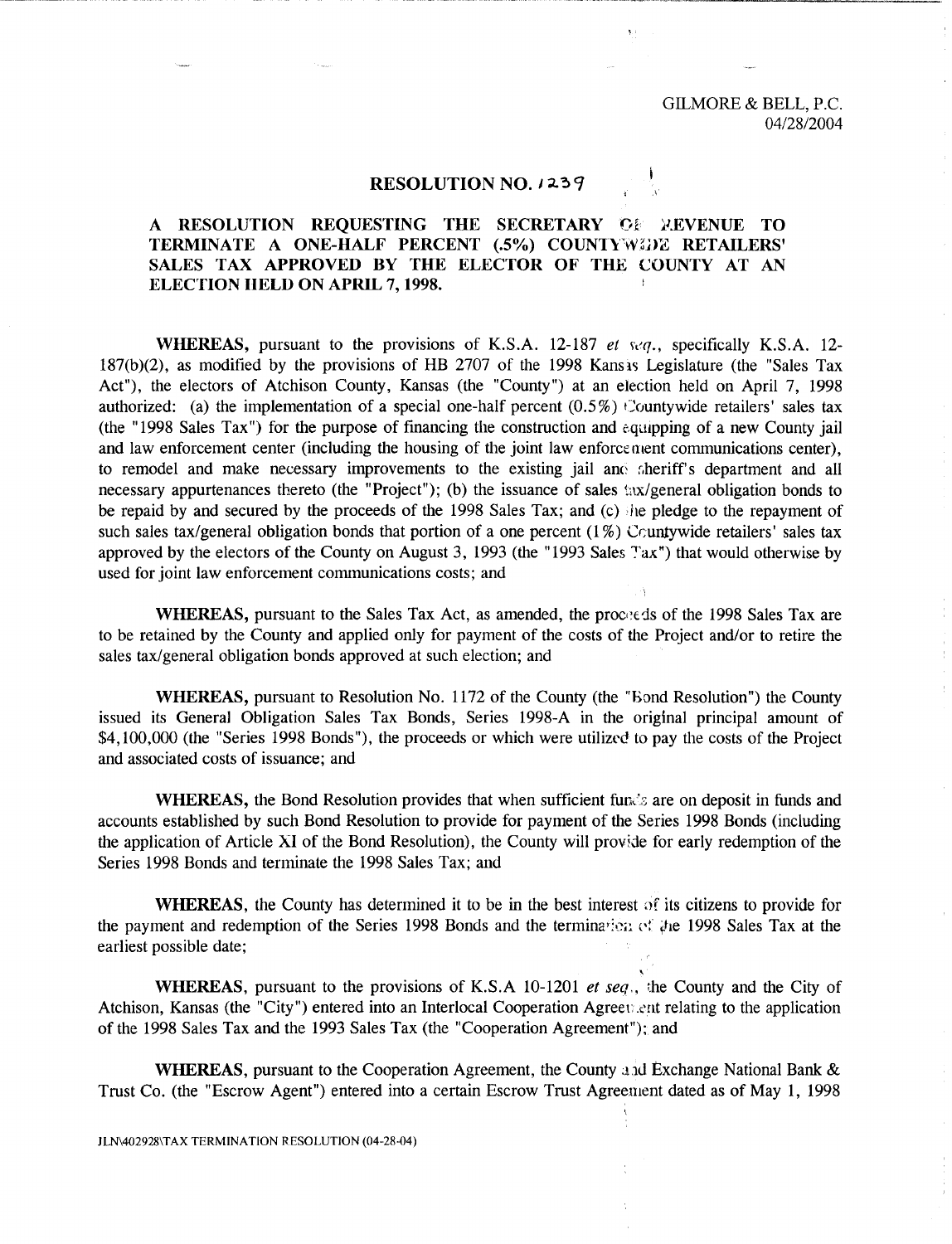(the "Escrow Agreement"), which established an escrow account for paylik'nt of the Series 1998 Bonds in accordance with the Bond Resolution; and

WHEREAS, pursuant to the Escrow Agreement, the Escrow Age<sub>(1</sub>, has certified to the County that sufficient funds are available to provide for payment of the Series 1998 Boi;ds on each scheduled payment date to and including the earliest optional redemption date thereof (the 'Redemption Date"), and that the Escrow Agent will provide to the Paying Agent for the Series 1998 Bonds,  $\alpha$  Notice of Call for Redemption thereof, as of the Redemption Date, in forms attached as exhibits to the Escrow Agreement; and

WHEREAS, also pursuant to the Escrow Agreement, the Escrow Agent has provided to the County a report of a certified public accounting firm with respect to the rofficiency of funds in the Escrow Account to provide for payment of the Series 1998 Bonds on each schedule: ... payment date to and including the Redemption Date; and

WHEREAS, the County desires to terminate the 1998 Sales Tax at the earliest possible date in accordance with the provisions of the Sales Tax Act.

## NOW THEREFORE, BE IT RESOLVED BY THE LOARD OF COUNTY COMMISSIONERS OF ATCIIISON COUNTY, KANSAS:

**SECTION 1.** The County has received the certifications required by the Escrow Agreement that sufficient funds are on deposit in the Escrow Account for payment of the Series 1998 Bonds on each scheduled payment date to and including the Redemption Date.

SECTION 2. The Secretary of Revenue of the State of Kansas is hereby requested to cause the termination of the 1998 Sales Tax at the earliest possible date permitted *y* the provisions of the Sales Tax Act.

**SECTION 3.** The County Clerk is hereby directed to forward a copy of this Resolution to the Secretary of Revenue of the State of Kansas and to the Clerk of the City.

SECTION 4. The County Clerk, County Counselor and other tenderes and consultants of the County are hereby authorized to take such action as may be necessary to accomplish the intent of this Resolution.

SECTION 5. This Resolution shall be in force and take effect from and after its adoption by the Board of County Commissioners.

[BALANCE OF PAGE INTENTIONALLY LEF, PLANK]

2

JLN \402928 \TAX TERMINATION RESOLUTION (04-28-04)